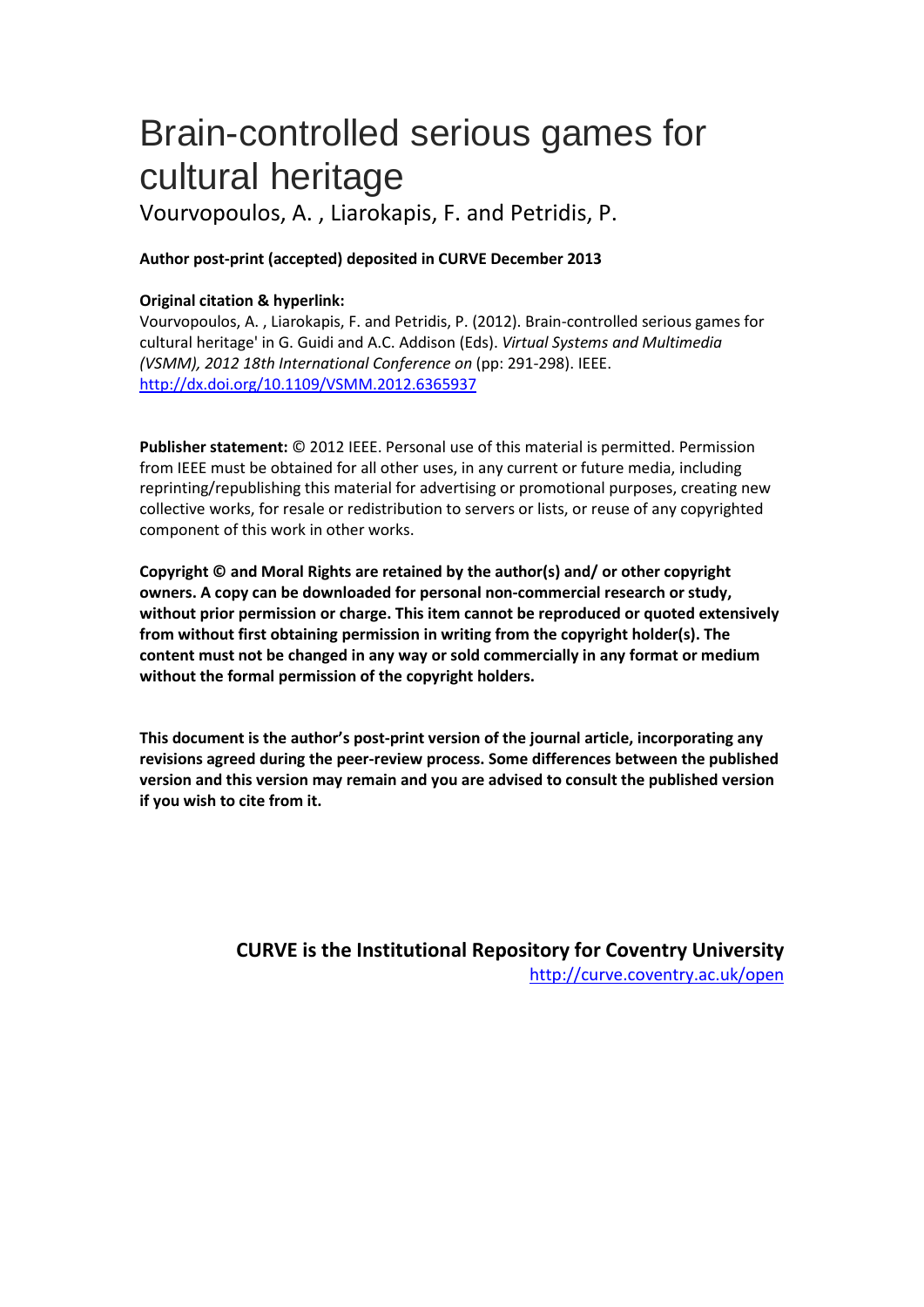## Brain-Controlled Serious Games for Cultural Heritage

Athanasios Vourvopoulos Interactive Worlds Applied Research Group (iWARG) Coventry University Coventry, UK vourvopa@uni.coventry.ac.uk

Fotis Liarokapis Interactive Worlds Applied Research Group (iWARG) Coventry University Coventry, UK F.Liarokapis@coventry.ac.uk

Panagiotis Petridis The Serious Games Institute (SGI) Coventry University Coventry, UK ppetridis@cad.coventry.ac.uk

**Abstract— This paper proposes a prototype system for cultural heritage based on brain computer interfaces for navigating and interacting with serious games. By analyzing traditional human-computer interaction methods and paradigms with brain-controlled games it is possible to investigate novel methods for interacting and perceiving virtual heritage worlds. An interactive serious cultural heritage game was developed based on commercial BCI headsets controlling virtual aggents in the ancient city of Rome. Initial results indicate that brain computer technologies can be very useful for the creation of interactive serious games.**

#### *Keywords – serious games; cultural heritage; brain computer interfaces.*

#### I. INTRODUCTION

Computer games and virtual environments for entertainment have enjoyed a widespread use nowadays, especially amongst the younger generation. This has been demonstrated by the recent advances in software and hardware technologies. As a result, the quality of real-time computer graphics, increased realism and immersion has been greatly improved in computer games. However, although the widespread use of gaming for leisure purposes has been well documented, the use of games to support cultural heritage purposes, such as historical teaching and learning, or for enhancing museum visits, has been less considered [\[1\].](#page-7-0) The potential use of serious games technologies on cultural heritage education has been recently addressed in the literature [\[2\],](#page-7-1) [\[3\],](#page-7-2) [\[4\].](#page-7-3)

The successes of games that cross over into educational gaming – or serious gaming, as well as games and virtual worlds that are specifically developed for educational purposes, all of which exist within a cultural heritage context, reveal the potential of these technologies to engage and motivate beyond leisure time activities [\[1\].](#page-7-0) A broad definition refers to serious games as computer games that have an educational and learning aspect and are not used just for entertainment purposes. Serious games are currently being used in a range of different contexts and two survey papers regarding of serious games have been well documented [\[1\],](#page-7-0) [\[5\].](#page-7-4)

Moreover, different learners will have different preferential learning styles, so a serious game cannot automatically guarantee success, and there is some evidence of the learner's gender playing a role in this [\[6\].](#page-7-5) However the available evidence generally suggests that the visual medium that serious games employ has a positive effect [\[7\].](#page-7-6) Another factor for the success of serious games is the actual presentation of the subject matter in the form of computer games, which have been found to improve the players' concentration and attention levels [\[8\].](#page-7-7) This not only benefits the retention of information as such, but also increases the learners' motivation, thereby improving the learning experience.

Although research on Brain-Computer Interfaces (BCIs) started during the 1970"s only the last few years it became possible to introduce brain-computer interfacing as an alternative controller to simple users through commercial non-invasive EEG headsets. BCI technology is a rapidly growing field of research with various applications in computer games [\[9\],](#page-7-8) prosthetics and control systems [\[10\]](#page-7-9) through to medical diagnostics. Advances in medical imaging technology have presented a variety of alternative means for bio-recording, such as functional magnetic resonance imaging (fMRI), magnetoencephalography (MEG), and positron emission tomography (PET). A fundamental difference between bio-recording technologies used for diagnostic imaging, and those used for BCI applications, is a typical requirement for real or quasi-real time performance in order to translate user input into interactive responses.

This paper proposes a prototype system for cultural heritage based on brain computer interfaces for navigating and interacting with serious games. By analyzing traditional human-computer interaction methods and paradigms with brain-controlled games it is possible to investigate novel methods for interacting and perceiving virtual heritage worlds. An interactive serious cultural heritage game was developed based on commercial BCI headsets controlling virtual aggents in the ancient city of Rome. Initial results indicate that brain computer technologies can be very useful for the creation of interactive serious games.

The rest of the paper is structured as follows. Section [II](#page-2-0) provides relevant research done in BCIs.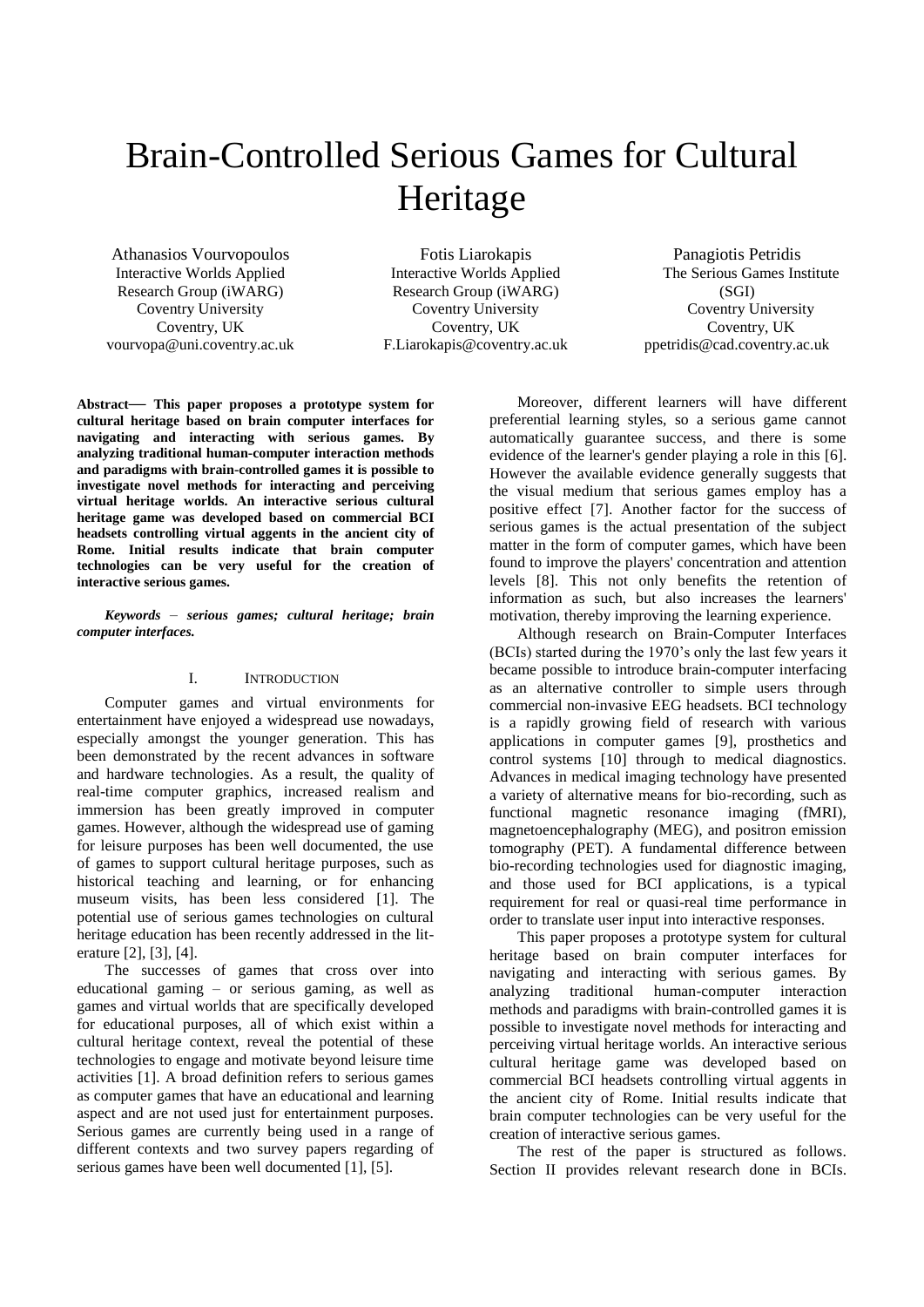Section [III](#page-3-0) presents the architecture of our system. Section [IV](#page-3-1) describes the serious game called Roma Nova. Section [IV](#page-3-1) provides an overview of how brain computer interactions are performed in the game. Finally, section [VI](#page-6-0) illustrates initial evaluation results and section [VII](#page-7-10) presents conclusions and future work.

#### II. BACKGROUND

<span id="page-2-0"></span>While there has been extensive research in BCI"s for communication and control of prosthetics and robotic devices [\[11\]](#page-7-11) only the last few years with the launch of commercial BCI headsets as an alternative gaming controller Brain-Computer Interfaces appeared in the computer gaming and virtual reality domain. This gave the opportunity to researchers to get involved with BCI research for various applications by using relatively low cost non-invasive EEG equipment and software development kits (SDK"s). This technology boosted the BCI's in games research with main target medical applications and brain rehabilitation through serious games and virtual worlds. In addition, this has been also assisted by mixed reality systems like Virtual and Augmented Reality (VR and AR respectively), making hybrid BCI systems capable of enhancing the user experience [\[12\],](#page-8-0) [\[13\].](#page-8-1)

Currently, non-invasive BCI research methods (recording the brain activity from the scalp with EEG sensors) in serious games development are usually oriented in the medical domain rather than entertainment. A relatively early study dealt with an internet game linked to a brain-computer interface (BCI) system. This system translated real-time brain activities from prefrontal cortex (PFC) or hippocampus of a rat into external device control commands and used them to drive an internet game [\[14\].](#page-8-2) Another BCI based 3D game measured the user"s attention level to control a virtual hand"s movement, based on 3D animation technique. This system has been developed for training those who suffering from Attention Deficit Hyperactivity Disorder (ADHD) [\[15\].](#page-8-3) Moreover, researchers are focused on the design and implementation of games capable of moving an avatar to simple a tennis games using only brain activity [\[16\].](#page-8-4) This can assist people with diseases involving movement difficulties for controlling a computer. To achieve this, studies using the mu  $(\mu)$ rhythm of brain activity have been conducted for BCI applications [\[17\].](#page-8-5)

The concept of identifying users from the EEG patterns of their brain and adapting the system without training has become an issue for many research teams. An EEG pattern recognition system to adapt a serious game has been designed for comparing recognition rates for experimental serious games without any traditional controllers. Their proposed Support Vector Machine (SVM) algorithm for classification is compared with other algorithms, improving the recognition rate [\[18\].](#page-8-6) A Quantitative and Qualitative Study in Self-Paced Brain-Computer Interaction with Virtual Worlds showed that, without training, roughly half of the subjects were able to control the application by using real foot movements and a quarter were able to control it by using imagined foot movements. The application consisted of an interaction with a virtual world inspired by the "Star Wars" movie. Users were asked to control the take-off and height of a virtual spaceship by using their motor-related brain activity [\[19\].](#page-8-7)

In the last few years research in BCI with serious games and virtual worlds grew exponentially. All these attempts for BCI controlled games target in neurofeedback and in measuring users' different brain states. Previous work in BCI game design with the BCI equipment to be considered as a possible input controller of games is rare. This is mainly because BCI and EEG are traditionally considered medical techniques hence the research is mostly medical oriented. A similar approach just started to emerge in discussing current BCI research from the viewpoint of games and game design [\[20\].](#page-8-8)

On a recent study the development of practical and inexpensive non-invasive brain-computer interface systems was investigated by comparing different lowcost EEG systems by price and functionality [\[21\].](#page-8-9) In their findings, the Emotiv Epoc headset scored high in terms of usability. Lowering the cost of BCI equipment allowed Gamers to focus their interest to BCI headsets as a new game device as they"re often the first to adopt any new technology, willing to put the effort into learning and work with it [\[22\].](#page-8-10) Brain-Computer interaction at this stage is slower and less accurate than traditional interfaces that are currently available. This makes healthy users to be more demanding while interacting with the game. In addition, BCI's often require a lot of training for successful interaction which weakens the overall user experience. Current Brain-Controlled games are just proof-of-concepts with simple BCI paradigms, such as moving a paddle (left or right) in the game Pong with imaginary movement of the hand [\[23\].](#page-8-11) Overall, BCIs can uniquely provide information to the gaming environment that no other traditional game controller can provide. Like thoughts, computer games are not constrained, enhancing the possibilities of the humanmachine interaction. Therefore, connecting the user directly with the virtual world gives a more natural way of control and communication.

Moreover, a significant volume of literature exists around the study of projects aiming to populate a virtual environment with a crowd of characters. Crowds are used in virtual worlds for varios purporses such as bringing life and immersiveness into a historical reconstruction/world, or for sumulating the behaviour of human people for various scenarios such as emergency evacuation. Crowds are desirable for a range of purposes, such as bringing life and immersiveness to a historical place, accurately simulating the behaviour of human people, or application-driven scenarios, such as emergency evacuations [\[24\].](#page-8-12) The Pennsylvania station project aims to populate the historical reconstruction of the famous New York City railroad station [\[25\].](#page-8-13) Although an emphasis is placed on the characters' diversity, similar to the Pompeii project, Shao and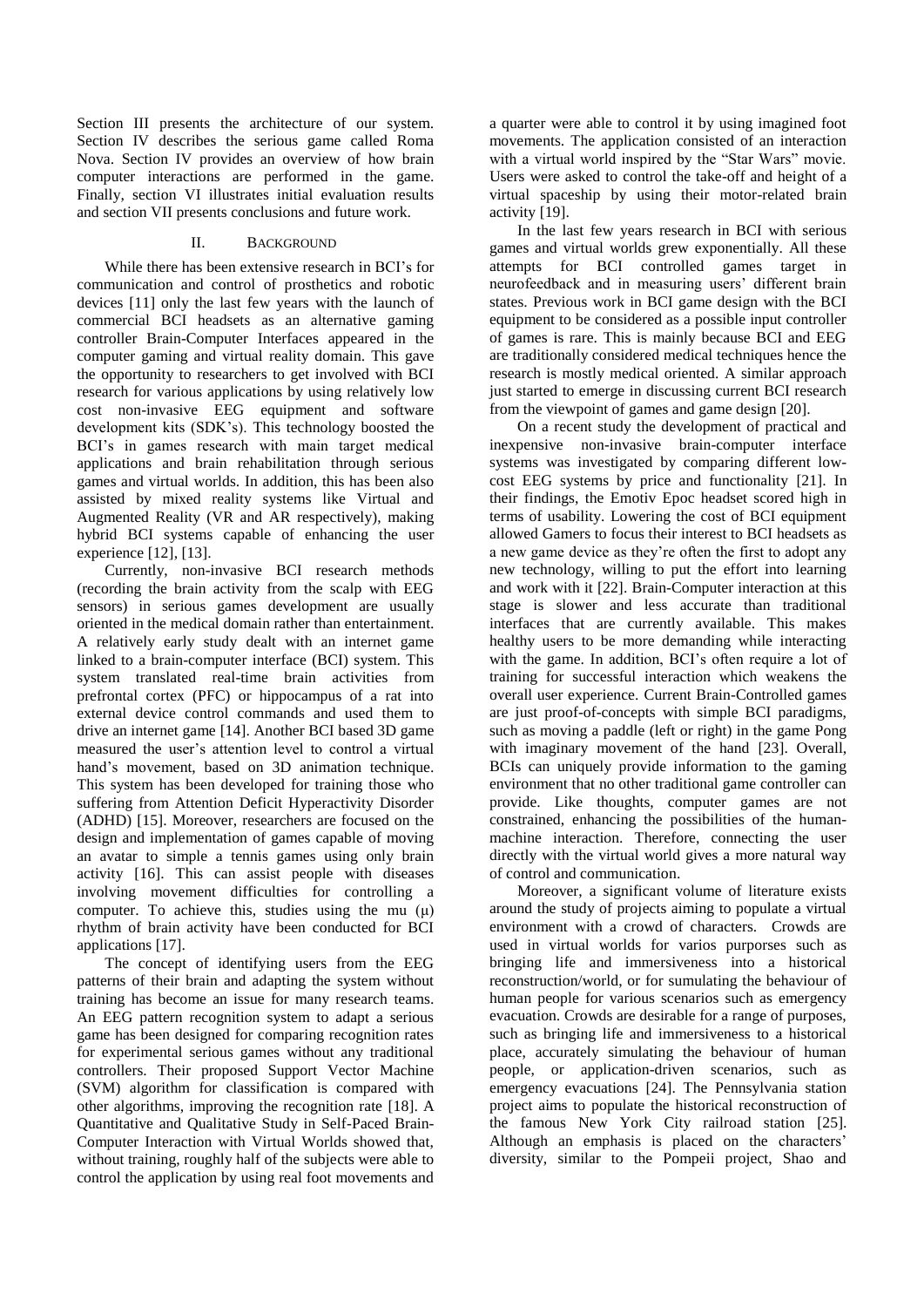Terzopoulos focused upon emulating the rich variety in behaviour of the characters.

Other projects consider the role of the human viewer in more detail when synthesising virtual crowds. The Metropolis project investigates visual and auditory perception of crowds in city environments [\[26\].](#page-8-14) Commercial games are worthy of interest as well, since the interactions between the user and the "non-player" characters (NPCs) have a critical impact on the gameplay and the overall experience of the player. However in the commercial games the player is not meant to interact with all the NPCs of the games. There is a distiction between the NPCs that the interaction is crucial for the progression in the game, and the NPCs that are mainly used to bring life to the virtual environment.

#### <span id="page-3-0"></span>III. SYSTEM ARCHITECTURE

An abstract way that this prototype works with the Emotiv Epoc headset is illustrated in [Figure 1,](#page-3-2) where the user controls brain-generated events in a closed neurofeedback loop. The user is visually stimulated by controlling an avatar in the serious game (see section [IV\)](#page-3-1). The raw data is calculated on the headset's chip and sent to the dedicated computer. Afterwards EmoKey generates the keystroke events moving the player based on the users" brain-activity and facial expressions on the virtual world.



#### <span id="page-3-2"></span>Figure 1 System Architecture

EmoKey translates the detection results of the headset to predefined sequences of keystrokes according to logical rules defined by the user through the EmoKey user interface. A set of rules, known as an "EmoKey Mapping", can be saved for later reuse. EmoKey communicates with Emotiv EmoEngine in the same manner a third-party application would do (i.e. by using the Emotiv API exposed by edk.dll). EmoKey emulates a Windows-compatible keyboard and sends keyboard input to the Windows operating system"s input queue. The application with the input focus will receive the emulated keystrokes.

The Emotiv EmoEngine refers to the logical abstraction of the functionality that Emotiv provides (in edk.dll). The EmoEngine communicates with the Emotiv headset, receives preprocessed EEG and gyroscope data, manages user-specific or application-specific settings, performs post-processing, and translates the Emotiv

detection results into an easy-to-use structure called an EmoState. An EmoState is an opaque data structure that contains the current state of the Emotiv detections, which, in turn, reflect the user's facial, emotional and cognitive state. EmoState data is retrieved by Emotiv API functions as illustrated in [Figure 2.](#page-3-3)



<span id="page-3-3"></span>Figure 2 Integrating the EmoEngine and Emotiv EPOC with the Game

Moreover, the 16 sensors (14 plus 2 reference sensors) are based on the international 10-20 system [\[27\].](#page-8-15) This is an internationally recognized method which describes in detail the electrode placement on the scalp for EEG tests or experiments as illustrated i[n Figure 3.](#page-3-4)



<span id="page-3-4"></span>Figure 3 International 10-20 System Placement and Number Designation

The protype system is fully operational [\[28\]](#page-8-16) and it's using a combination of Cognitive and Facial/Muscular functions. It is worth-mentioning, that the Emotiv Development Kit was used connecting the Emotiv Epoc headset to the Emotiv control panel to create and train a new user profile which takes approximately 30 to 60 minutes depending on the adaptability of the user.

#### IV. ROMA NOVA SERIOUS GAME

<span id="page-3-1"></span>The interactive game is built upon Rome Reborn [\[29\],](#page-8-17) [\[30\]](#page-8-18) one of the most realistic 3D representations of Ancient Rome currently in existence. This 3D representation provides a high fidelity 3D digital model which can be explored in real-time. Rome Reborn includes hundreds of buildings, thirty two of which are highly detailed monuments reconstructed on the basis of reliable archaeological evidence. The rest of the 25 to 30 square kilometers model is filled with procedurally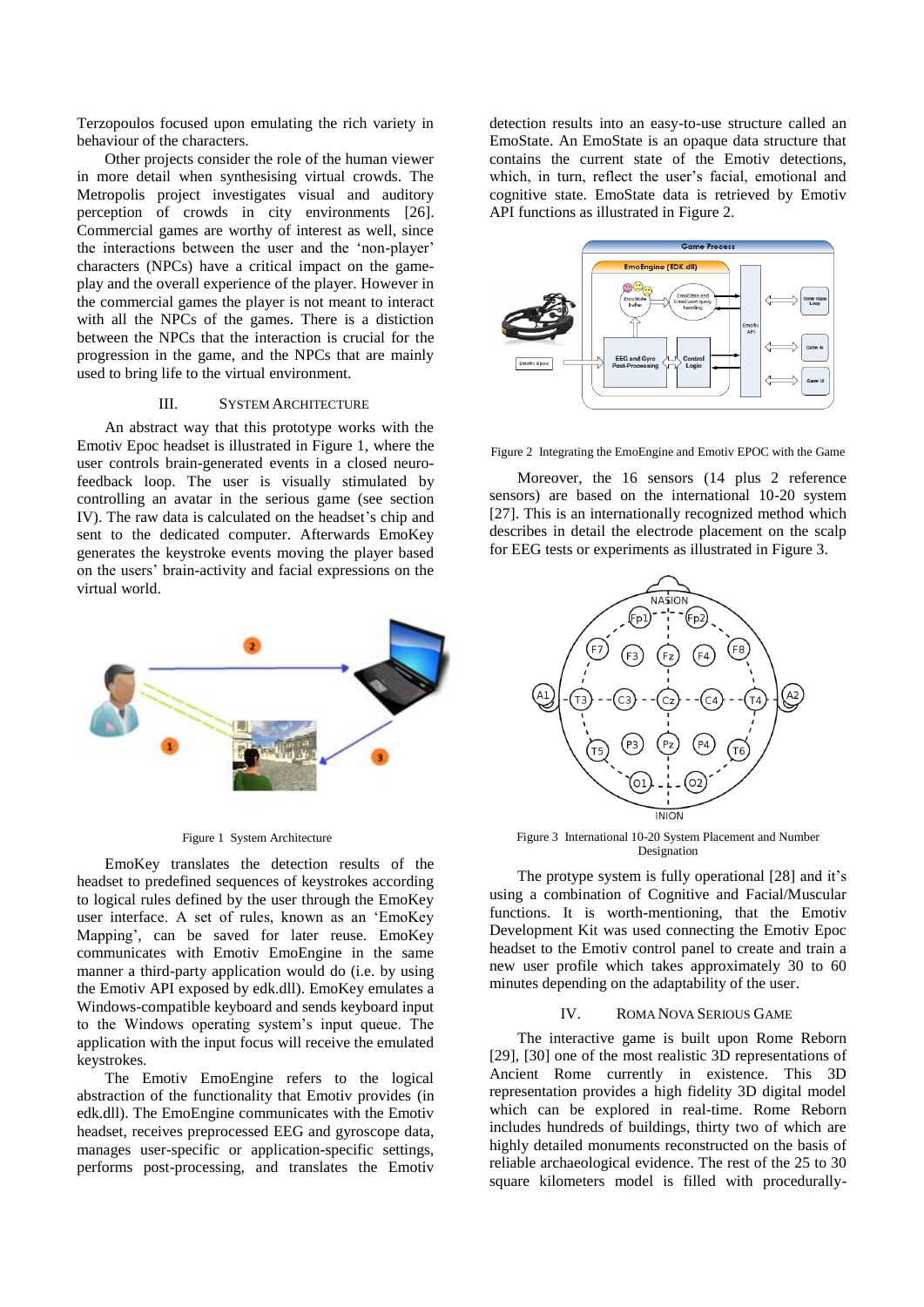generated buildings based on accurate historical knowledge. As a result, an obvious advantage of Rome Reborn is its accurate recreation of the ancient city of Rome c.340 A.D, and is therefore readily adaptable to a serious game teaching history (see [Figure 4\)](#page-4-0).



Figure 4 Rome Reborn Reconstruction [\[30\]](#page-8-18)

<span id="page-4-0"></span>The Roma Nova project builds on previous work at Coventry University [\[31\],](#page-8-19) [\[32\]](#page-8-20) and aims at teaching history to young children (11 to 14 years old). It allows for exploratory learning by immersing the learner/player inside a virtual heritage environment where they learn different aspects of history through their interactions with a crowd of virtual authentic Roman avatars. It addresses several serious game challenges where the main aim of the players is to be taught history by interacting with autonomous characters in a cultural heritage environment. It demonstrates the potential of game techniques for cultural heritage experiences, outlining the problems encountered when integrating a substantial number of different state-of-the-art techniques.

The Roma Nova game has been designed based on the "Unity 3D" game engine using a 3D realistic reconstruction of ancient Rome. Unity 3D is an integrated development environment for computer game design and it runs on Microsoft Windows and Mac OS X [\[33\].](#page-8-21) For this simulation both C# and Javascript were used. The aim of the game is to navigate an avatar inside virtual Rome and interact with intelligent agents while learning at the same time. Both navigation and interaction is performed using brain-wave technology from the Emotiv headset. [Figure 5](#page-4-1) illustrates how the RomaNova game looks like.



Figure 5 Roma Nova Game Play

<span id="page-4-1"></span>Intelligent interactions are based on the three Level of Interaction Framework (LoI) which was developed in collaboration between the Serious Games Institute (SGI) and Toulouse University [\[31\],](#page-8-19) [\[32\].](#page-8-20) The LoI framework simplifies the interaction between the player and the NPCs. Graphically the LoI can be represented as auras of increasing complexity centered on the player's avatar as illustrated in [Figure 6.](#page-4-2)



Figure 6 Level of Interaction Framework [\[32\]](#page-8-20)

<span id="page-4-2"></span>LoI is based on a simple social space metric [\[31\],](#page-8-19) [\[32\]](#page-8-20) and it consists of three components. The first level aims to populate the characters with authentic crowd in order to increase the immersion of the player. Characters located in closer surrounding of the player belong to the interaction level. Finally, a character inside the dialogue level interacts with the player in a natural way, ultimately using speech recognition and synthesis.

All the NPCs by default belong to the background level, but as the player moves on the environment and they happen to get closer or away from the player and thus enter or exit the interaction or dialogue levels [\[34\].](#page-8-22) Characters are not assigned a specific level of interactiona priori. By default, they all belong to the background. But as the player moves and/or they move freely in the environment going about their business, they happen to get closer or away from the player and thus enter or exit the interaction or dialogue levels [\[32\].](#page-8-20)

The latest implementation of Noma Nova includes: (a) *a crowd of Roman characters in the Forum* and (b) *a highly detailed set of buildings that belong to the Rome Reborn model*. The NPCs are wandering in the 3D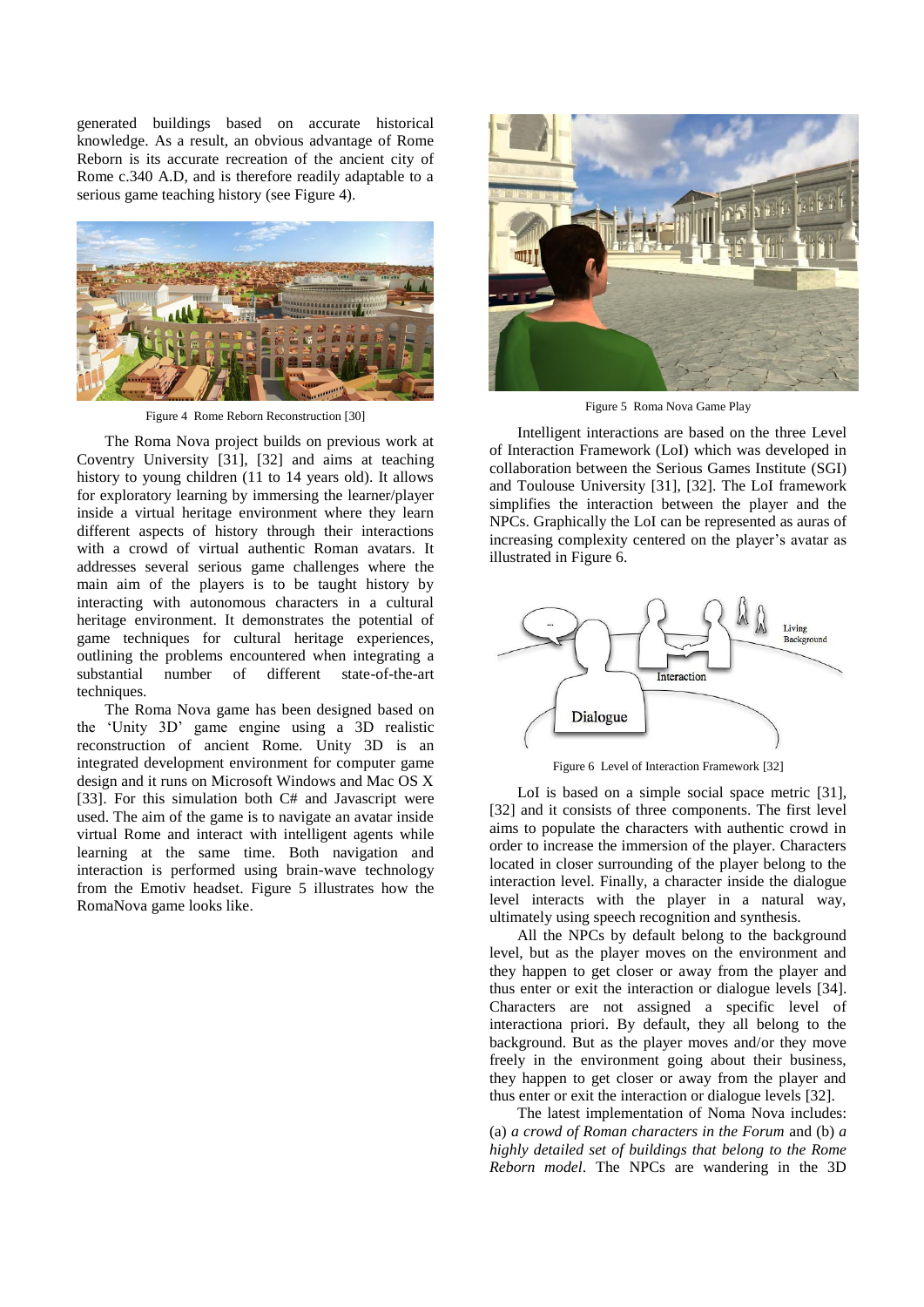environment between predefined points of interest, while the player is able to move freely as shown i[n Figure 7.](#page-5-0)



Figure 7 Procedurally Generated Roman Agents

<span id="page-5-0"></span>When clicked on by the player, a NPC changes its current target to the position of the player, and hence starts walking towards the player. When the NPC is close enough to enter the dialogue level, a series of actions is triggered by the engine [\[32\]:](#page-8-20) (a) *an animation is triggered to change the camera from a wide angle to a close-up perspective*; (b) *the smoothed highly detailed version of the Roman character mesh is loaded to replace the low polygon version, along with the corresponding animations* and (c) *the steering controller attributed to every background character is dropped and replaced by a simple ECA engine developed on purpose to play the scenario* (see [Figure 8\)](#page-5-1).



Figure 8 Dialogues in Roma Nova

<span id="page-5-1"></span>[Figure 8,](#page-5-1) illustrates how the dialogues are performed in the Roma Nova. At the end of the dialogue, the reverse procedure is performed allowing the 3D model as well as the steering behaviours to be re-applied to the NPC. This way, it carries on its navigation to its previous point of interest as the computer memory is freed from the ECA engine and the high definition 3D model [\[32\].](#page-8-20)

#### V. BRAIN-COMPUTER INTERACTIONS

The basic idea is to use Cognitive functions (brainwaves) to move the player forwards/backwards, and the Expressive functions (facial expression) to turn the player left/right when the user blinks accordingly. To accomplish that, the Emotiv Epoc EEG headset had been used. The Emotiv Headset is a neuro-signal acquisition and processing wireless neuro-headset with 14 wet sensors (and 2 reference sensors) being able not only to detect brain signals but also user's facial expressions, offering optimal positioning for accurate spatial resolution [\[35\].](#page-8-23)

Unlike other commercial BCI headsets, Emotiv needs a unique user profile to be trained in order to map users" brain-patters. In a training session no more than 1 hour, user's skills can be increased up to 65% for the forward & backward moves using the Emotiv control panel (see [Figure 9\)](#page-5-2). Training the profile is not an easy task and requires practice and familiarization, especially when the user needs to train more than two actions as it is easy to get distracted from outside stimuli and "confuse" the training process of the users real 'intentions'.

|                           | System Up Time:<br><b>Wireless Signal</b><br><b>Batery Power</b> | 15.7166<br>Good<br><br>High<br>       | ADD USER REMOVE USER SAVE USER<br>Expressiv Suite   Affectiv Suite   Cognitiv Suite   Mouse Emulator | $\overline{\mathbf{v}}$<br>v faceman                                                                                                                                                                                                                                                                                                                                                                                                                                                                                                                                                                                                                                                                                                                                                                                                                                                                                                                                                                                                                                                                                                                                                                                                                                                                                                                                                                                                                                                                                                  | epoc control panel                      |                    |
|---------------------------|------------------------------------------------------------------|---------------------------------------|------------------------------------------------------------------------------------------------------|---------------------------------------------------------------------------------------------------------------------------------------------------------------------------------------------------------------------------------------------------------------------------------------------------------------------------------------------------------------------------------------------------------------------------------------------------------------------------------------------------------------------------------------------------------------------------------------------------------------------------------------------------------------------------------------------------------------------------------------------------------------------------------------------------------------------------------------------------------------------------------------------------------------------------------------------------------------------------------------------------------------------------------------------------------------------------------------------------------------------------------------------------------------------------------------------------------------------------------------------------------------------------------------------------------------------------------------------------------------------------------------------------------------------------------------------------------------------------------------------------------------------------------------|-----------------------------------------|--------------------|
| Status: OK.               |                                                                  |                                       | itep 1<br>while already in place.<br>transmitters.                                                   | Headset Setup Guide<br>Before putting on the Errotiv headset, ensure that each of the 16 electrode recesses are fitted<br>with a moist felt pad. If the pads are not already moist, wet them with saline solution before<br>inserting into the headset, or, alternatively, use a medicine dropper to carefully moisten the pads<br>Rep 2: Switch on the Emotiv headset and verify that the buit-in battery is charged and is<br>providing power by looking for the blue LED located near the power switch at the back of the<br>headset. If the headset battery needs charging then set the power switch to the off position and<br>plug the headset into the Emotiv battery charger using the mini-USB cable provided with the<br>headset. Allow the headset battery to charge for at least 15 minutes before trying again.<br>itep 3. Verify that the Wireless Signal reception is reported as Good by looking at the Engine<br>Status box in the Emotiv Control Panel. If it is not, make sure that the Emotiv Dongle is inserted<br>into a USB port on your computer and that the single LED on the top half of the dongle is on<br>continuously or flickering very rapidly. If the LED is blinking slowly or is not illuminated, then<br>emove the dongle from the computer, reinsert it, and try again. Remove any metallic or dense<br>physical obstructions located near the dongle or the headset, and move away from any powerful<br>sources of electromagnetic interference, such as microwave ovens or high-powered radio |                                         | $\blacktriangle$   |
|                           |                                                                  |                                       |                                                                                                      |                                                                                                                                                                                                                                                                                                                                                                                                                                                                                                                                                                                                                                                                                                                                                                                                                                                                                                                                                                                                                                                                                                                                                                                                                                                                                                                                                                                                                                                                                                                                       |                                         | $\Box$             |
| Application<br>Keystrokes | Connect Help                                                     | EmoKey 1.0.0.5-PREMIUM - [emokey.ekm] |                                                                                                      |                                                                                                                                                                                                                                                                                                                                                                                                                                                                                                                                                                                                                                                                                                                                                                                                                                                                                                                                                                                                                                                                                                                                                                                                                                                                                                                                                                                                                                                                                                                                       |                                         |                    |
|                           | T Enable Keystrokes                                              |                                       |                                                                                                      |                                                                                                                                                                                                                                                                                                                                                                                                                                                                                                                                                                                                                                                                                                                                                                                                                                                                                                                                                                                                                                                                                                                                                                                                                                                                                                                                                                                                                                                                                                                                       |                                         |                    |
| Enabled                   | Player                                                           | Name                                  | Key(s)                                                                                               | Behavior                                                                                                                                                                                                                                                                                                                                                                                                                                                                                                                                                                                                                                                                                                                                                                                                                                                                                                                                                                                                                                                                                                                                                                                                                                                                                                                                                                                                                                                                                                                              | <b>Target Application</b>               |                    |
| $\sqrt{6}$                | 1                                                                | Forwards                              | w                                                                                                    | V Send Once                                                                                                                                                                                                                                                                                                                                                                                                                                                                                                                                                                                                                                                                                                                                                                                                                                                                                                                                                                                                                                                                                                                                                                                                                                                                                                                                                                                                                                                                                                                           | <to application="" focus="" in=""></to> | ⊕<br>E             |
| $\sqrt{6}$                | 1                                                                | Backwards                             | s                                                                                                    | V Send Once                                                                                                                                                                                                                                                                                                                                                                                                                                                                                                                                                                                                                                                                                                                                                                                                                                                                                                                                                                                                                                                                                                                                                                                                                                                                                                                                                                                                                                                                                                                           | <to application="" focus="" in=""></to> | ⊕                  |
| $\vee$                    | 1                                                                | Left                                  | я                                                                                                    | V Send Once                                                                                                                                                                                                                                                                                                                                                                                                                                                                                                                                                                                                                                                                                                                                                                                                                                                                                                                                                                                                                                                                                                                                                                                                                                                                                                                                                                                                                                                                                                                           | <to application="" focus="" in=""></to> |                    |
| $\overline{a}$            |                                                                  |                                       | $\mathbf{m}$                                                                                         |                                                                                                                                                                                                                                                                                                                                                                                                                                                                                                                                                                                                                                                                                                                                                                                                                                                                                                                                                                                                                                                                                                                                                                                                                                                                                                                                                                                                                                                                                                                                       |                                         | ⊕                  |
|                           |                                                                  |                                       |                                                                                                      |                                                                                                                                                                                                                                                                                                                                                                                                                                                                                                                                                                                                                                                                                                                                                                                                                                                                                                                                                                                                                                                                                                                                                                                                                                                                                                                                                                                                                                                                                                                                       | <b>Add Rule</b>                         | <b>Delete Rule</b> |
|                           | Trigger Conditions of <right></right>                            |                                       |                                                                                                      |                                                                                                                                                                                                                                                                                                                                                                                                                                                                                                                                                                                                                                                                                                                                                                                                                                                                                                                                                                                                                                                                                                                                                                                                                                                                                                                                                                                                                                                                                                                                       |                                         |                    |
| Enabled                   |                                                                  | Action                                | Trigger                                                                                              | Value                                                                                                                                                                                                                                                                                                                                                                                                                                                                                                                                                                                                                                                                                                                                                                                                                                                                                                                                                                                                                                                                                                                                                                                                                                                                                                                                                                                                                                                                                                                                 |                                         |                    |
| $\overline{J}$            |                                                                  | Wink Right                            | occurs                                                                                               | <double-click change="" to=""></double-click>                                                                                                                                                                                                                                                                                                                                                                                                                                                                                                                                                                                                                                                                                                                                                                                                                                                                                                                                                                                                                                                                                                                                                                                                                                                                                                                                                                                                                                                                                         |                                         |                    |

<span id="page-5-2"></span>Figure 9 Emotiv Control Panel (top), Emotiv EmoKey (bottom)

To take control of the events the EmoKey (see [Figure 9\)](#page-5-2) the application was used in conjuction with the Emotiv Control Panel to generate keyboard events for each identified and trained thought. After that the EmoKey application is transferring these events to the game as key strokes.

The sensitivity adjustment display on the control panel supports two types of 'signatures' that are used to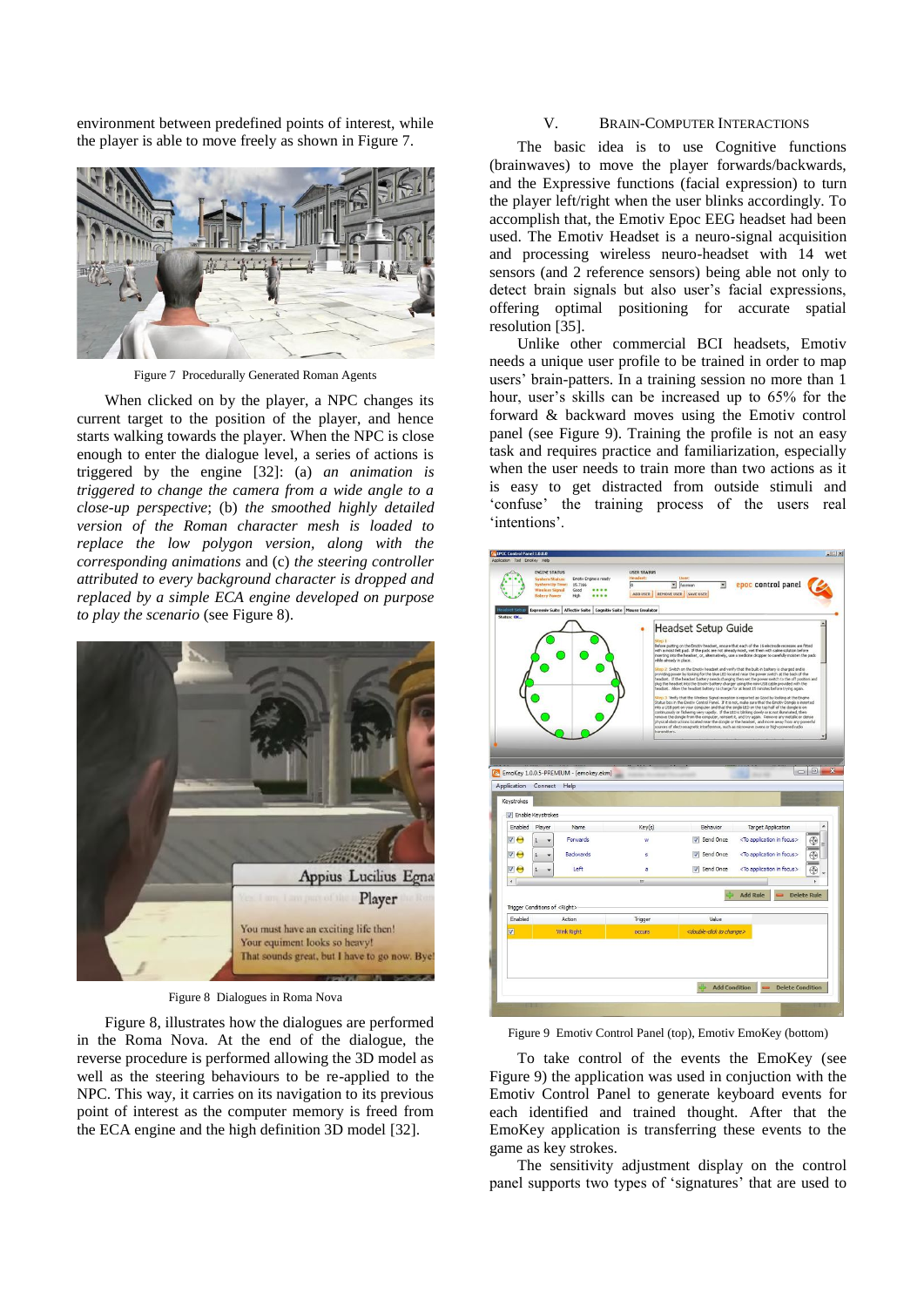classify input from the neuroheadset as indicating a particular facial expression. Right Wink / Left Wink: these two detections share a common graph line as illustrated in [Figure 10.](#page-6-1) A center level indicates no wink, low level indicates a left wink and high level indicates a right wink.



#### Figure 10 Panel Display

<span id="page-6-1"></span>Emotiv"s Cognitiv detection suite (see [Figure 11\)](#page-6-2) evaluates a user"s real time brainwave activity to distinguish user"s intentions in performing physical actions on real or virtual objects. The detection is designed to work with different actions and movements. Cognitiv allows the user to choose up to four actions that can be recognized at any given time. The detection reports a single action or neutral (i.e. no action) at a time, along with an action power which represents the detection"s certainty that the user has entered the cognitive state associated with that action. Increasing the number of concurrent actions increases the difficulty in maintaining conscious control over the Cognitiv detection results. Almost all new players readily gain control over a single action quite quickly. Learning to control multiple actions typically requires practice and becomes progressively harder as additional actions are added.



Figure 11 Cognitiv Suite Panel

<span id="page-6-2"></span>The Cognitiv Suite panel uses a virtual 3D cube to display an animated representation of the Cognitiv detection output. This 3D cube is also used to assist the player in visualizing the intended action during the training process. The Cognitiv training process enables the EmoEngine to analyze users' brainwaves and develop a personalized signature which corresponds to each particular action. As the EmoEngine 'learns' and refines the signatures for each of the actions (as well as neutral) detections become more precise and easier to perform.

Initially, the cube on the suite panel screen (see [Figure 11\)](#page-6-2) will not move, as the system has not yet acquired the training data necessary to construct a personalized signature for the current set of actions. After Neutral and each enabled action have been trained (at least once) the Cognitiv detection is activated and the cube will respond to the users" mental action detection, in real time. Some users" find it easier to maintain the necessary mental focus if the cube is automatically animated to perform the intended action as a visualization aid during training.

Mental dexterity with the training Suite is a skill that will improve over time. As players learn to train reproducible mental states for each action, the detection becomes increasingly precise. Most players typically achieve their best results after training each action several times. Overtraining can sometimes produce a decrease in accuracy – although this may also indicate a lack of consistency and mental fatigue. Practice and experience will help determine the ideal amount of training required for each individual user to successfully interact with the serious game.

#### <span id="page-6-0"></span>VI. INITIAL EVALUATION

To identify how fast the players adapt on braingenerated events, an evaluation has been conducted with five participants in a laboratory environment. Feedback was received in direct reply to the questions, as well as by raising additional issues. All participants had no previous experience with BCIs so some time was given to familiarise with the technology. Since all users interacted with a virtual object using their brainwaves for the first time, it was necessary to perform repeatable profile training using the control panel. That way the players managed to familiarise with the prototype system by receiving neurofeeback for the brain. At this stage, the system extracts and classifies more accurately the player"s intentions.

The aim of this initial evaluation was primarily to gather information on the playability and enjoyability of the Roma Nova serious game, but also to discover potential technical problems in terms of the interaction. All participants had to complete a small task (ranging between 5 to 10 minutes). The task was to move an avatar inside the virtual city (the Roma Nova 3D environment) and interact with the agents using just brainwaves and facial expressions. An example screenshot from the user testing is illustrated in [Figure](#page-7-12)  [12.](#page-7-12)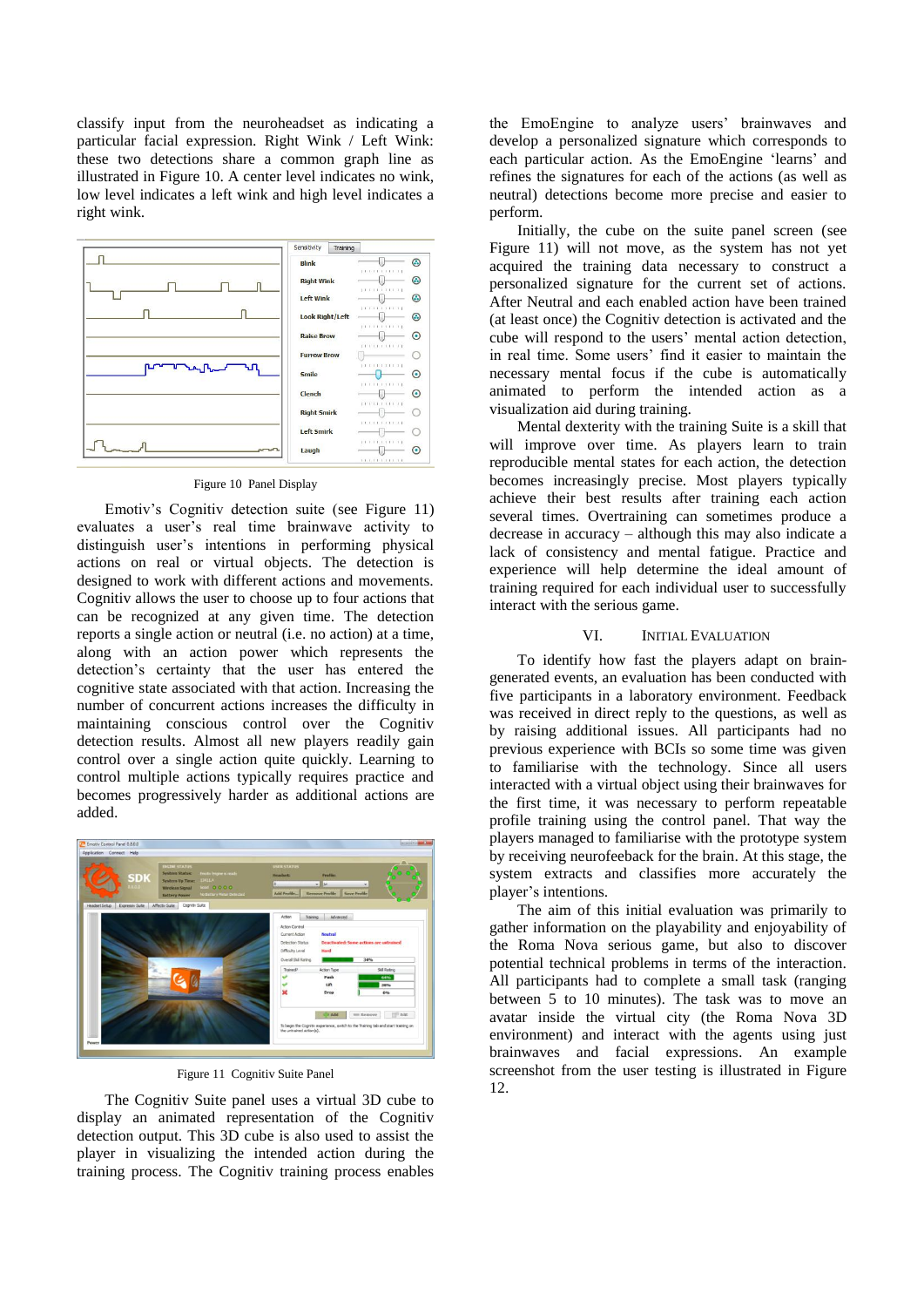

Figure 12 User Testing

<span id="page-7-12"></span>In terms of the positive feedback, all participants mentioned that it was a unique experience to interact with the game through brainwaves. Even if it was 'slower' to interact with the game (compared to standard input devices such as the mouse and the keyboard), they reported that this way of interaction is far more enjoyable. Moreover, all of them enjoyed the graphics quality of the game as well as the "clever" dialogues with the intelligent agents. The majority of the players mentioned that the brain computer technologies can be very useful for interaction of games and it can be combined with other techniques (such as other natural interaction techniques).

On the negative side, some participants found it hard to adapt in taking control of the agent straight away. The main reason was that they got distracted by external stimuli. Initially, some mentioned that it was not easy to concentrate to navigate in the game and they would prefer a more immersive environment. Even if, through time and concentration they started to get control and adapt to the prototype system, it became apparent that more time for training would be good. Finally, some participants found the BCI technology not as accurate as standard input devices. Even if in this particular game there were no significant requirements on accuracy in navigation, in other computer games that could be problematic.

#### <span id="page-7-10"></span>VII. CONCLUSIONS AND FUTURE WORK

This paper proposed a novel BCI system for controlling serious games for cultural heritage. As a case study, a serious game for ancient Rome, called Roma Nova, was employed. The aim of the game is to navigate an avatar (agent) inside virtual Rome and interact with intelligent agents while learning at the same time. Both navigation and interaction is performed using noninvasive BCI technology from the Emotiv headset. Initial user testing was very encouraging and results indicate that brain computer technologies can be very useful for the creation of serious games for entertainment, education and neuro-rehabilitation although more effective algorithms can be designed to improve interaction accuracy.

In the future, more advanced BCI devices (with more sensors) will be employed to control the game much more effectively and accurately. A more immersive environment using virtual reality equipment such as a head-mounted display and 3D mouse will be integrated for doing a comparative study. In addition, the attention and engagement levels of the user will be captured and analyzed during the learning experience. This can be used in training users with learning difficulties and those who suffer from Attention Deficit Hyperactivity Disorder (ADHD) [\[15\].](#page-8-3) Finally, more gaming scenarios will be developed and a large evaluation study will be performed to test the learning capabilities of the serious game as well as the enjoyability of the brain-wave interaction and classification algorithms for BCI research in serious games and virtual worlds.

#### ACKNOWLEDGEMENTS

The authors would like to thank the Interactive Worlds Applied Research Group (iWARG) and the Serious Games Institute (SGI) members for their their support and inspiration.

#### **REFERENCES**

- <span id="page-7-0"></span>[1] Anderson, E.F., McLoughlin, L., et al. "Serious Games in Cultural Heritage", Proc. of the 10<sup>th</sup> Int'l Symposium on Virtual Reality, Archaeology and Cultural Heritage, VAST-STAR, Short and Project Proceedings, Eurographics, Malta, 22-25 September, 29-48, 2009.
- <span id="page-7-1"></span>[2] Apperley, T.H. "Virtual unaustralia: Videogames and Australias Colonial History," Proc. of Cultural Studies Association of Australasias Annual (UNAUSTRALIA), 2006.
- <span id="page-7-2"></span>[3] Francis, R. "Revolution: Learning about history through situated role play in a virtual environment," In Proceedings of the American Educational Research Association Conference, 2006.
- <span id="page-7-3"></span>[4] Jacobson, J. Holden, L. "The virtual egyptian temple," In ED-MEDIA: Proccedings of the World Conference on Educational Media, Hypermedia & Telecommunications, 2005.
- <span id="page-7-4"></span>[5] Susi, T., Johannesson, M., Backlund, P. "Serious games - an overview", The American Surgeon, 73(10):1039-1043, 2007.
- <span id="page-7-5"></span>[6] Hodgins, D. "Male and female differences", Coordinator Early Childhood Education, Available at: [languagelog.ldc.upenn.edu/my.l/llog/Hodgins1.pdf], Accessed at: 10/03/2012.
- <span id="page-7-6"></span>[7] Solanki, D. "Do E-learning and Serious Games help students to revise more effectively rather than the traditional approach of using Textbooks?", Bachelors Dissertation, Coventry University, 2009.
- <span id="page-7-7"></span>[8] Kirriemuir, J., McFarlane, C.A. "Literature Review in Games and Learning", White Paper, Future Lab. Available at: [http://www.futurelab.org.uk/resources/documents/lit\_reviews/ Games\_Review.pdf], Accessed at: 10/03/2012.
- <span id="page-7-8"></span>[9] Rebolledo-Mendez, G., Dunwell, I., et al. "Assessing the Usability of a Brain-Computer Interface (BCI) that Detects Attention Levels in an Assessment Exercise", Proc. of the 13<sup>th</sup> Int"l Conference on Human-Computer Interaction, Springer Berlin/Heidelberg Lecture Notes in Computer Science, Volume 5610/2009, 149-158, 2009.
- <span id="page-7-9"></span>[10] Loudin, J.D., et al. "Optoelectronic retinal prosthesis: system design and performance", Journal of Neural Engineering, 4, 72- 84, 2007.
- <span id="page-7-11"></span>[11] Wolpaw, J.R, Birbaumer, N., et al. "Brain–computer interfaces for communication and control", Clinical neurophysiology: